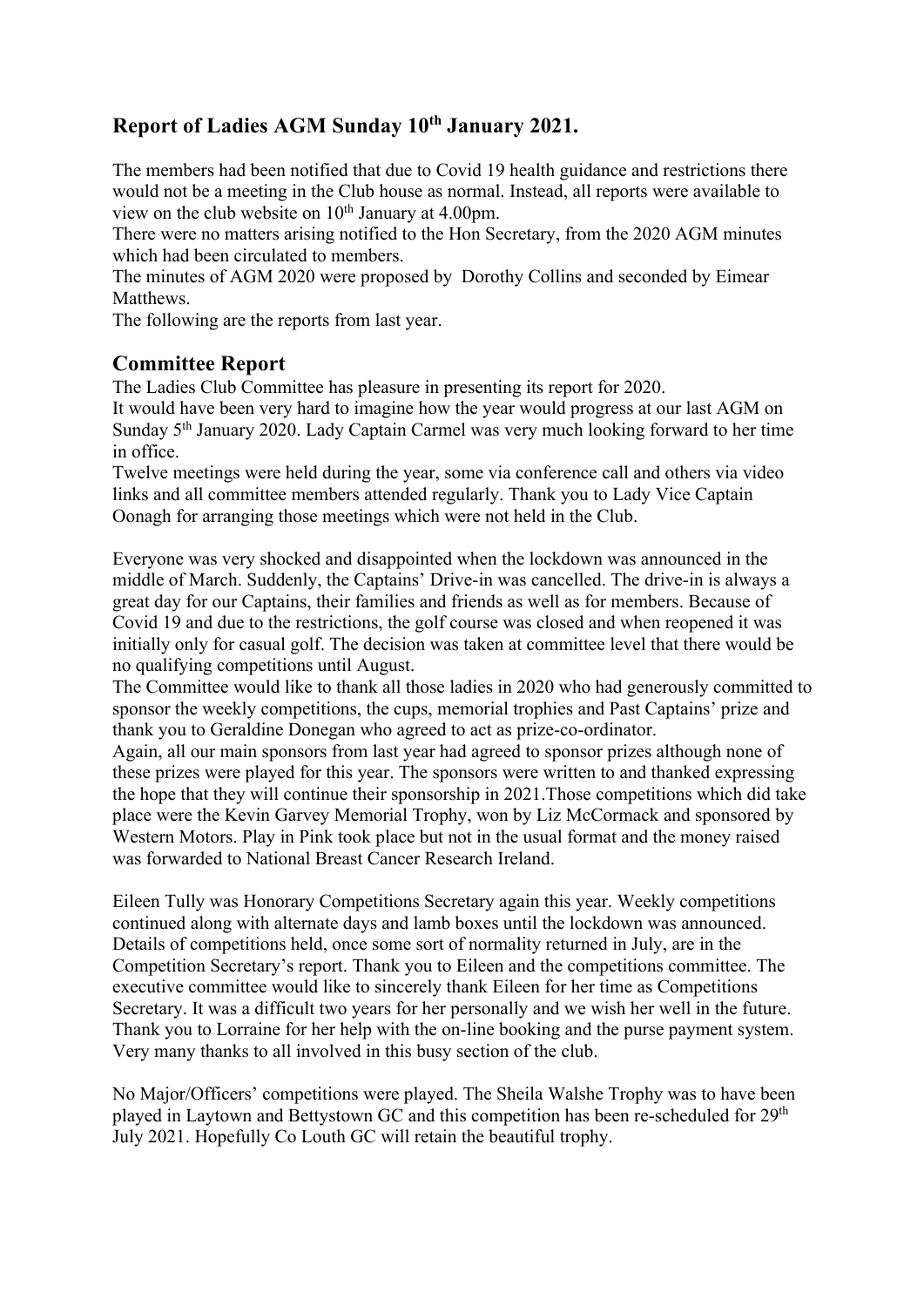Handicaps were tracked this year by Honorary Handicap Secretary, Rosemary Hayes and her sub-committee. Rosemary has been busy keeping the committee and members up to date on the changes coming down the line with the World Handicap System which has come into operation. Many thanks Rosemary for your work and commitment.

In 2020, no Inter-club matches were played although we had entered for the AIG Senior, Junior, Minor, Intermediate and Challenge Cups as well as the Junior Foursomes, North Leinster and Irish Mixed Foursomes. Thank you to all who agreed to give their time and commitment as Team Captains, the Team Convenor and the Liaison Officer for Inter-club matches.

There were no Women's and Girls' Inter provincials this year nor were there any Irish Championships, so there was no opportunity for our previous interprovincial players to play. Congratulations to Emily Murray, Junior Girls' Captain on being selected on the Under 17 Irish Development Squad.

As with other sporting casualties of Covid 19, the Irish Women's Open Strokeplay Championship for the Clarrie Reddan and Philomena Garvey Trophy was cancelled in May. It is planned that we will host both this prestigious competition and the Irish Girls' Championship at the same time next May, following a request from Golf Ireland.

The Social Committee was able to plan very little this year. Susie McCulloch reported to the committee on its behalf. When the evening nine -hole competitions commenced they were extremely popular. They were fully booked each week and afterwards socially distanced rules applied in the restaurant for those who wished to enjoy a meal. This year there has been no Easter Egg Hunt, Remembrance Sunday, no Santa Claus and no Christmas Carol Service. The popular Nine, Dine and Style also fell by the wayside because of Covid 19.

The Bridge club continues despite these strange times! At a zoom committee meeting, it was decided that Marie McGuirk should continue as President until next year. In the meantime with the help of their director Peter Byrne, they have managed to continue the Tuesday night bridge sessions through BBO which is an online forum. On average at least 20 players play online each Tuesday night. It keeps them in contact with one another and also keeps the club alive for when they can return to normal sessions. Sinead Kennedy is the Vice President and hopefully life will have returned to normal by next September when she is due to take up office. While this has been a strange Presidency for Marie, she has been very honoured and enjoyed the experience very much.

Brianne McHugh very generously continued her bridge lessons throughout the year right up until lockdown. There was a large attendance at the lessons - a tribute to her excellent instruction. It is good to see Brianne back on the golf course following her recent surgery. We wish her well.

Many thanks to the floral committee and when lockdown restrictions were somewhat lifted, the ladies were very generous with their own garden flowers. Marie McGuirk, who coordinates the flower rota, said that this kept their budget streamlined and the club house remained fresh and colourful. They are a very enthusiastic and talented group of ladies and we are very grateful to them for their commitment.

Anne O'Brien also continued her art classes and all are looking forward to the day when they can return. The art group had permission from Liam Murphy to use 2 rooms upstairs so that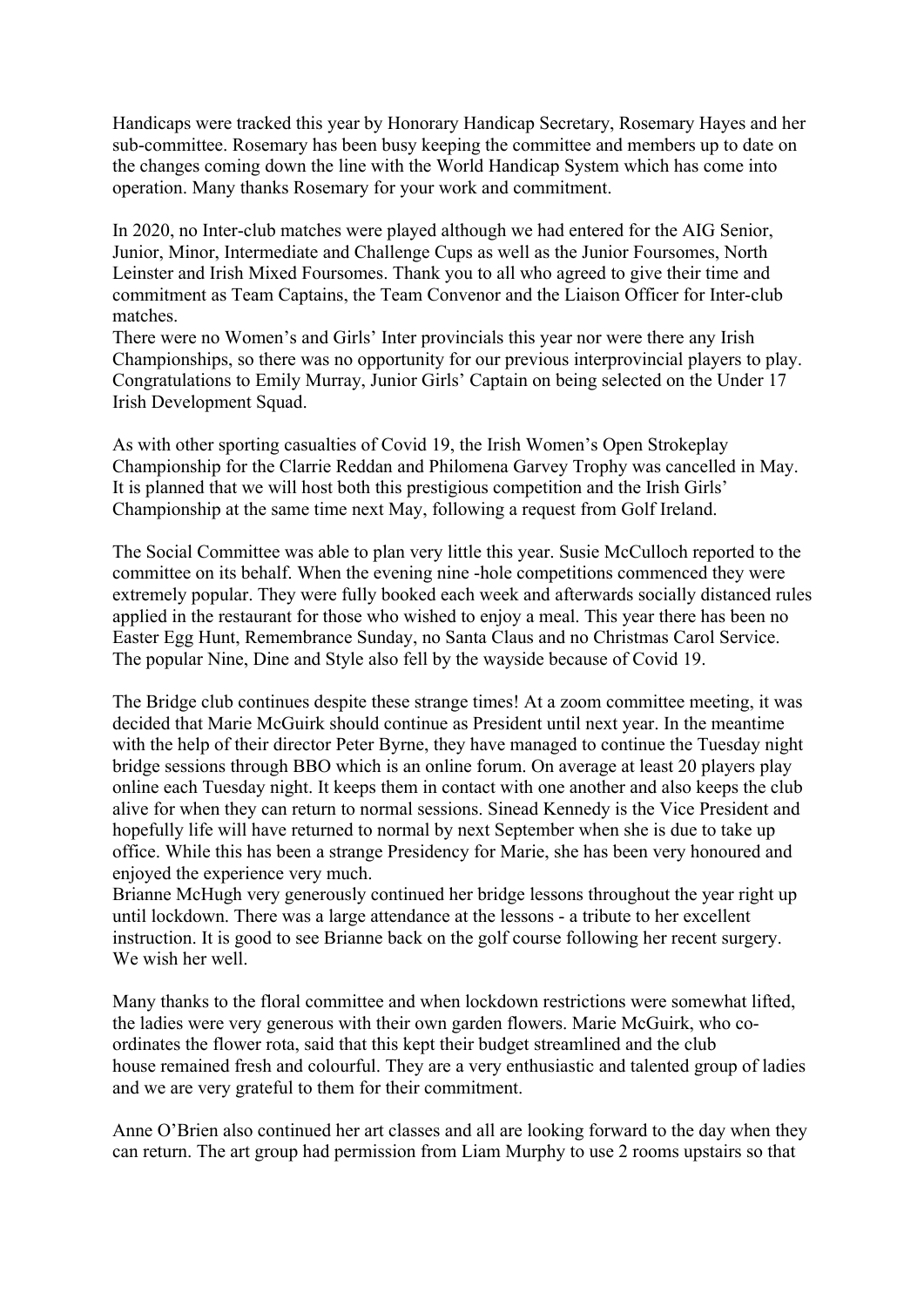they could be socially distant but with the continued lockdown this arrangement did not materialise. They did try art outdoors but that was weather dependent.

Anna Mulroy did manage some of her popular Pilates classes earlier in the year. Unfortunately she could not resume in September due to the current lock down. Anna said that to her knowledge the group really enjoyed the classes and they feel it has helped them immensely with their golf. She has seen an enormous improvement in all of the group's flexibility, stamina, balance and energy. Flexibility being the ultimate goal. Thank you very much Anna for giving your time.

The Special Olympics year under the guidance of Geraldine Collier, started in September 2019, so they had a good run at it up to the last week in February. It did not resume this year and Geraldine says that the Thursday mornings are missed both by the golfers and the volunteers alike. Great friendships have been formed over the years!

The GIG programme which started in 2019 continued and this year it has again been extremely successful. Many of the GIGs have become full members. They are most welcome to Co Louth GC and we hope they will enjoy their membership and golf. Many thanks to Jackie Quinn and Christine Carolan, assisted by the Buddies for all the organisation and success of this terrific programme. (see their report).

The Ladies Club committee would like to sincerely thank the General Manager Liam Murphy and the office staff, Professional Paddy McGuirk, Course Manager Wayne Murray and all the greens staff and Michael Devine and all the staff in the restaurant. This has been a very difficult year for Michael and the restaurant.

## **Decisions made in 2020.**

- 1. Arising from A.O.B at the AGM in January, the Committee agreed that the Nine and Dine day would continue and that members, if they wish, could invite up to three guests.
- 2. It was agreed that Maximum Score Rules would apply to all Medal competitions except the four Major Competitions.
- 3. It was decided to hold a lady's Invitational Day on two Tuesdays over the summer months, which would be overseen by the Ladies Committee.
- 4. It was decided that the entry fee for competitions would increase to  $\epsilon$ 5 from  $\epsilon$ 4 for eighteen holes and to  $\epsilon$ 3 from  $\epsilon$ 2 for nine hole competitions.
- 5. It was agreed that there would be no turkey boxes or Winter League this year due to Covid 19 Restrictions.

The Lady Membership over all categories now stands at 392 at the end of October 2020.

### **Lady President**

Thank you Pat for being our President this year. Unfortunately you didn't get the opportunity to represent Co Louth but we look forward to you continuing as Lady President for 2021 when we hope you will see more action!

### **Lady Captain Carmel**.

We know that Lady Captain Carmel has been quite frustrated by Covid 19 and how it has impinged on her year as our Lady Captain. All her best plans went astray. We appreciate how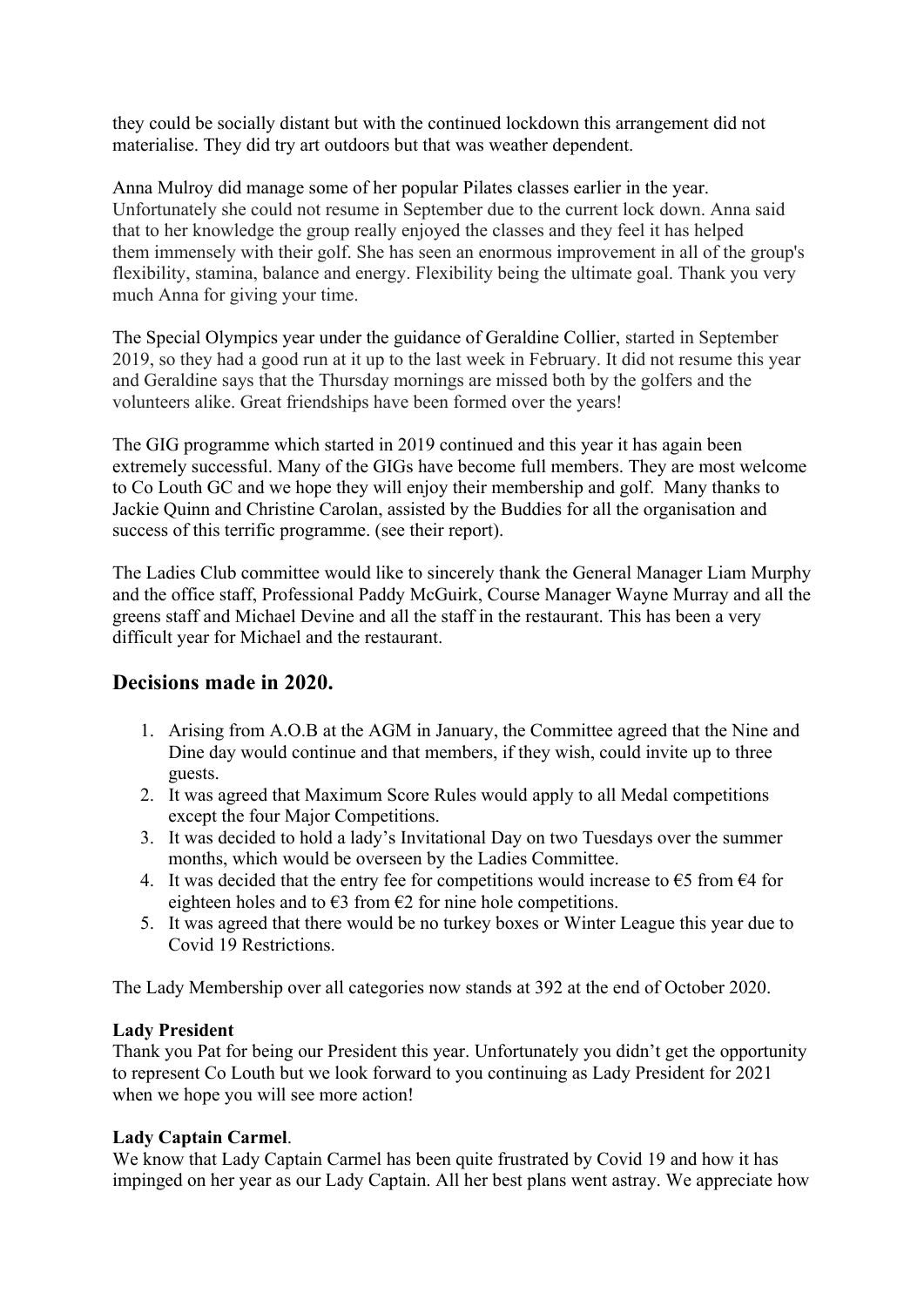she has coped with the difficulties and remained positive, calm and encouraging to us members. Hopefully 2021 will bring better times for us all and that next year will be much busier. We have Golf Ireland and the World Handicap System to look forward to.

Finally, the Ladies Club committee wish everyone a healthy, happy and better New Year in 2021.

Honorary Secretary: Sheelagh Bowers Proposed by Catherine O'Brien Seconded by Sarah O'Hagan

# **Financial Report**

In her report, Liz McCormack made the following comments:

As shown in the statement of affairs there was a surplus of income over expenditure of  $\epsilon$ 965 recorded in the 12-month period to 31 October 2020. This compares to a deficit of  $\epsilon$ 698 the previous year. However, the two years are not comparable with competitions cancelled and course closures in 2020.  $\epsilon$ 8,635 was taken in income and  $\epsilon$ 7,670 in expenditure.

The main highlights are as follows:

- In accordance with a decision of the committee, our Lady Captain and officers of the committee, did not receive any honorarium in the year.
- $\epsilon$ 2,175 was redeemed in vouchers and an additional amount of  $\epsilon$ 1,045 of vouchers issued was redeemed since the end of October. With the cancellation of presentation nights, a decision was made by the committee that vouchers would be issued directly by the club's office. A decision was also taken to limit any new vouchers issued to be used within the Club (purse, pro-shop and restaurant) in order to support the club during this difficult year.
- We had two sponsors in the year Approved Leinster Windows and Sports Surgery Clinic (Santry) both donating  $\epsilon$ 500 each. We thank them for their support.
- The sum of  $\epsilon$ 2,725 was donated to our 2019 Lady Captain's Judith's charity The Oncology Unit in the Lourdes Hospital. In addition,  $\epsilon$ 370 was donated to Breast Cancer research from the proceeds of the 'Ladies in Pink' competition and a donation of €150 was made to the National Council for the blind.
- Floral Expenditure  $\epsilon$ 384 was spent on flowers but Lady Vice Captain Oonagh has reached an agreement with the club that they will contribute to the cost of flowers going forward. It was agreed to contribute  $\epsilon$ 350 for the period to the end of October 2020.

## **1. Reserves**

The balance of reserves at the end of October was  $\epsilon$ 20,035.

## **2. Bank**

The balance of reserves of  $\epsilon$ 20,035 held are in current account  $\epsilon$ 8,724, Deposit accounts €10,204 and €1,088 and a bond of €19.

Honorary Treasurer: Liz McCormack Proposed by Carlos McDowell Seconded by Linda Maguire.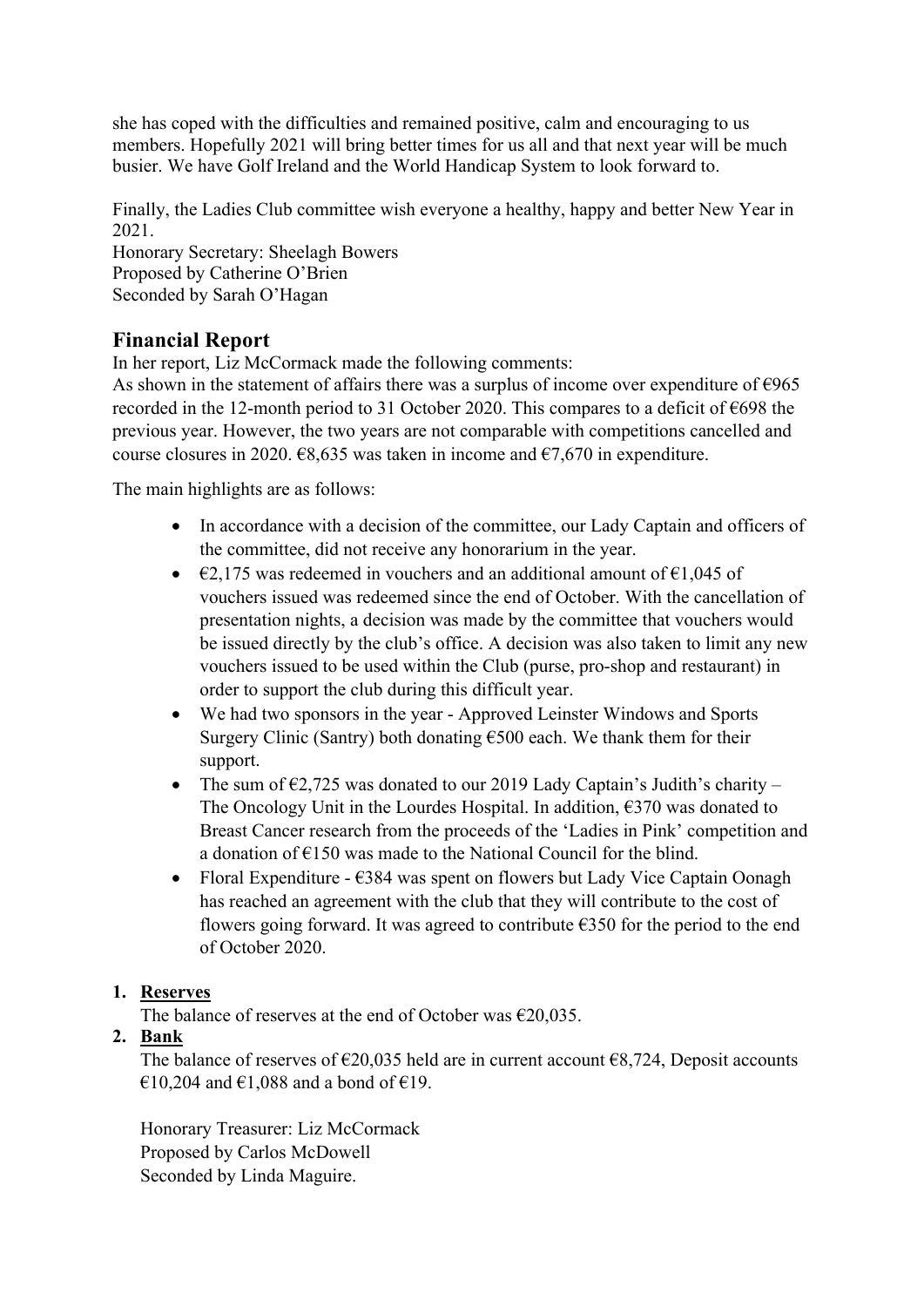## **Hon. Competition Secretary's Report**

Thank you to Lady Captain Carmel, Vice-Captain Oonagh and members for all your support throughout the year. A special thanks to Eileen Tully who is stepping down as Competition Secretary after two years. We send her all good wishes.

Thank you to Competition Committee - Eileen Tully, Lucy McConnell, Anne Keane, Anne McClean, Jackie Quinn, Mary Joy, Niamh Darcy, Catherine O'Brien and Carlos McDowell. Their dedication & support over the year is highly appreciated. A well deserved thank you to you all.

What a strange year 2020 has been for everyone! One had to get used to varying degrees of lockdown, stay within different kilometres of one's home and county, shopping queues and closures etc. Similarly, with golf — the course was closed from mid-March till May 21st and then again from mid-October till December 3rd. As a consequence, all competitions and majors were cancelled except for a few games during the late summer.

| Winter 9 hole competitions in January/February | 8                  |
|------------------------------------------------|--------------------|
| Average number of players                      | 59 per competition |
| Spring Boxes X3                                | 9 winners          |
| 18 hole competitions:                          | 14                 |
| Average number of players                      | 59 per competition |
| Vouchers prizes 3 classes                      |                    |
| 9 hole Qualifying Competitions                 | 10                 |
| Average number of players                      | 12 per competition |
| Voucher prizes                                 |                    |
| Play in Pink competition                       | 64 players         |
| Donation sent to Cancer Research               |                    |

The Granard Cup was not played, but a donation was sent NCBI.

We would like to thank all the donors who offered prizes for 2020 - see the 2020 diary. We are hoping that the same donors will remain in their bubbles for 2021. Should anyone wish to withdraw please contact the Competition Secretary in confidence.

**Carlos McDowell,**

**Acting Competition Secretary** Proposed by Marie McGurk Seconded by Judith Clarke

## **Handicap Secretary's Report**

2020 has been a very strange year and golf has not been our main focus.

Staying safe and well have been our priorities and will continue to be so, for the foreseeable future.

We certainly did not know, when we all sat down at our AGM in January 2020 that the year would unfold as it did. I took on the role of Handicap Secretary and was looking forward to getting to grips with all that that entailed. The playing year was just about to get underway in March when those fateful words were issued by An Taoiseach – we were in a lockdown. We did enjoy a short season of competitive golf during the summer months and it was a welcome social outlet for us all. Unfortunately another lockdown loomed large and came into effect in mid- October. Once again the golf clubs closed their doors.

Regardless of all that the pandemic threw at us, the World Handicapping System (WHS)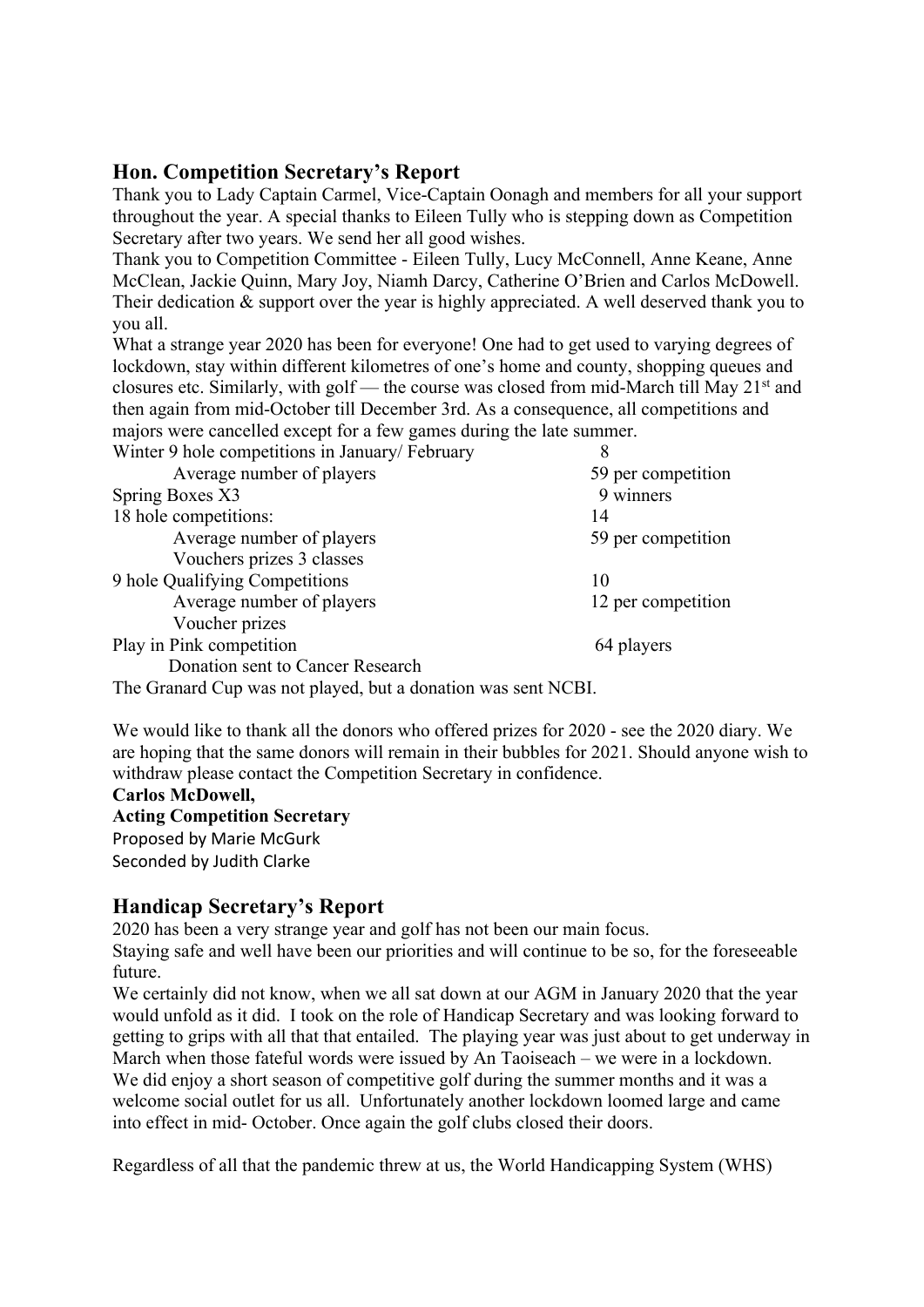rolled into town on schedule on Monday, 2nd November. CONGU handicaps are now a thing of the past and you now have a handicap index that can travel the world with you. All golf courses are now operating on a slope system which determines the degree of difficulty of that particular course.

When you visit another club you will be able to check your handicap index against the slope of the course you are playing and get your course handicap. The more difficult the course, the higher your course handicap will be. There are no more .1's. No more buffer zones. No more Reduction Only. Your handicap index will go up or down based on the best 8 scores of your last 20 scores. Also the CSS has been replaced with the PCC which is a Playing Conditions Calculation, which takes into account the conditions on the day (course conditions and weather conditions) and adjusts score differentials as appropriate. The general consensus is that the WHS is a fairer system and more accurately demonstrates a players golfing ability. Use the link below to see a very user friendly player's guide to the WHS, which should prove very helpful in understanding the new system.

https://www.congu.co.uk/wp-content/uploads/2020/09/Congu-Player-Ref-Guide.pdf

The Handicap Committee have been working hard on your behalf and have become well acquainted with Zoom meetings to discuss issues as they arise. All the new handicap indexes have been reviewed by the committee and adjusted as felt appropriate. An up to date Handicap Index List will be posted in the Ladies Locker Room prior to the resumption of play. I hope you have all been able to sign up to the MyGolf App which keeps you up to date with your handicap index and well as a variety of Golf Ireland news and information. If you have not logged in, you can do so on www.golfireland.ie/my-golf-login. You will need your membership number and pin (can be found on the back of your card). If you have difficulties with this or any general queries regarding the WHS, please contact the Handicap Committee at ladies@countylouthgolfclub.com.

We look forward to a new year with a new handicap index and hopefully a new world out there. Stay safe and well.

### **Rosemary Hayes**

**Ladies Handicap Secretary.**

Proposed by Geraldine Meegan Seconded by Oonagh Purfield

## **Junior Committee Annual Report**

Our year started with a visit to a Rules, fitness and nutrition demonstration in Royal Tara GC on 20<sup>th</sup> February which was attended by 22 juniors accompanied by 4 adults. The presentation of the Junior Winter League prizes, sponsored by Champion Letting, was well attended on 8th March. Our activities were then suspended when COVID-19 restrictions were introduced.

Despite the disruption of COVID-19 the Junior Committee, in collaboration with both Paddy & Enda, designed and delivered a comprehensive Junior & Minor coaching program and golf activities whilst strictly observing the return to golf protocols. We are thankful for the wonderful support from parents and family who volunteered throughout the summer months which contributed enormously to the enjoyment and fun which our junior  $\&$  minor members experienced this summer.

### **Summary of 2020 coaching activities**

| Date         | Participants        | No of        | $\cos t \in$ |  |
|--------------|---------------------|--------------|--------------|--|
|              |                     | Participants |              |  |
| Feb          | Competitive juniors |              | neutral      |  |
| Jul $\&$ Aug | All juniors         | 70           | 1540         |  |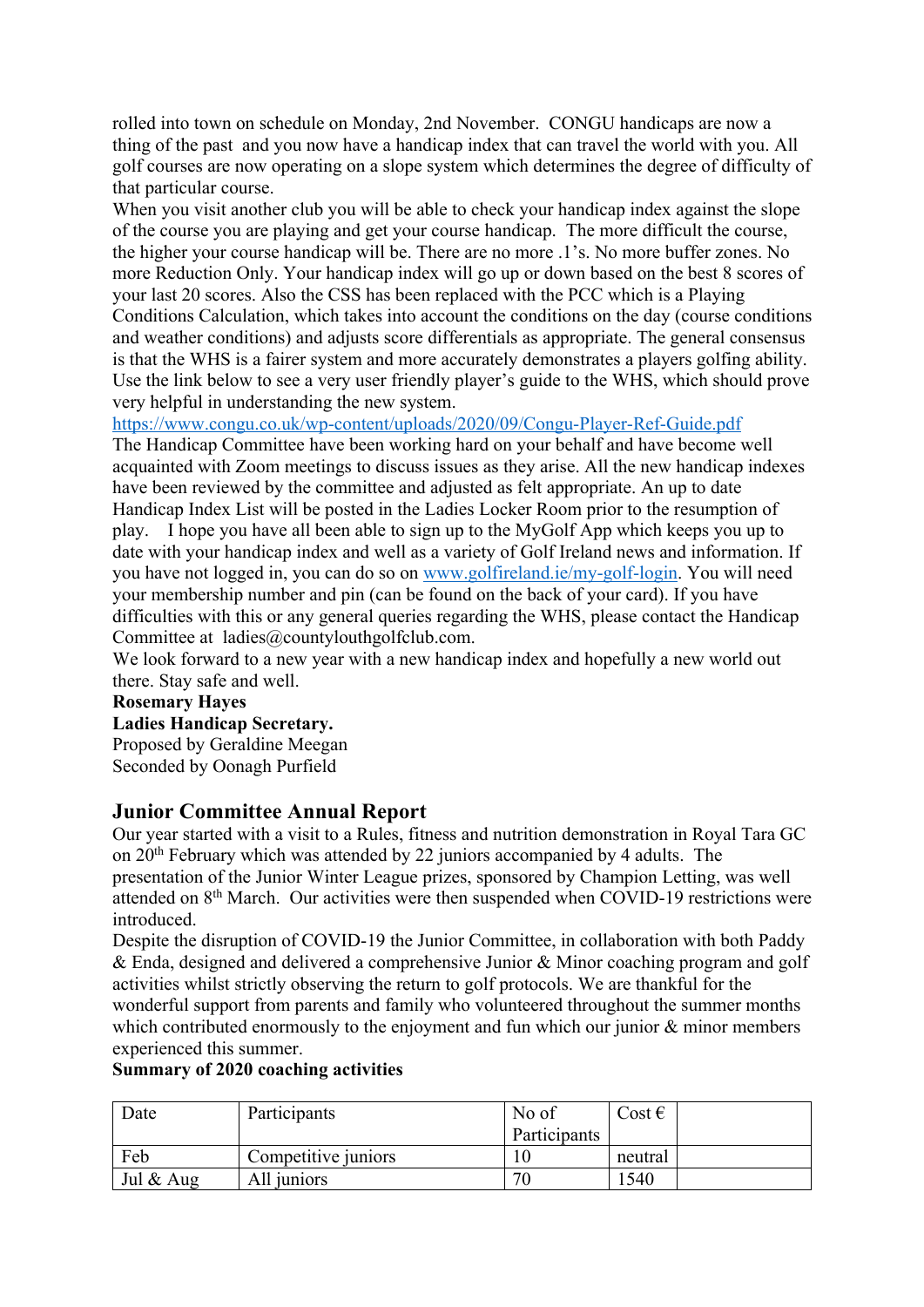| Jul $\&$ Aug | minors                      | 30 | neutral |
|--------------|-----------------------------|----|---------|
| Summer camp  | 3 day camp fully subscribed | 30 | neutral |
| October      | All juniors                 | 18 | neutral |
| Halloween    | All juniors                 | 44 | 140     |
| Total cost   |                             |    | 1680    |

### **Summer Competitions**

An average of 69 young golfers supported the weekly competitions during the summer months

- 21 playing eighteen holes
- 15 playing nine Holes
- 9 playing short course / scrambles
- 24 on the Academy

Our Junior membership currently stands at  $158 (10 - 19)$  43 girls & 115 boys The Minor membership currently stands at  $35(6-10)$  16 girls & 19 boys This includes 30 new juniors in 2020, 15 upgrades from Minor and 15 new to Club and 10 new Minors.

### **Support from our CGI**

We received an R&A Level Par grant  $\epsilon$ 300, towards cost of delivering additional activities for our junior girls. The Club have signed up to the implementation of the Womens and Girls Golf Charter as part of our participation in the Level Par program. We also registered for the Golf 6's Intra-Club league, 48 minors and new to golf juniors have completed two rounds of this League before Level 3 restrictions were introduced in October – this will be rescheduled early in 2021.

### **Other items**

- The Junior Open Team event kindly supported by the Friends of Brian Mathews was fully subscribed
- Hibernian Steel (Ray & Andrea Moore) have come onboard as sponsor of the Junior Winter League which we hope to run over January, February & March 2021
- Our Junior Captains, Lucas McKeen and Emily Murray are looking forward to fulfilling their roles in 2021

### **Conclusion**

The efforts of the Junior Committee have been well supported by our PGA Professionals Paddy & Enda in delivering a very high standard of tuition and encouragement for our junior and minor golfers. We thank Captains Carmel and Derek, Presidents Pat & Thomas, Vice Captains Oonagh and Nicky for their attendance at various junior & minor activities throughout the playing season. We endeavoured to work closely with both the Womens' & Mens' Committees and thank them for their assistance in managing handicaps and competitions and for keeping Junior golf on their agenda. We also appreciate the support of the Club Management Committee, our Club General Manager Liam and his staff, our Course Superintendent Wayne and his staff nor forgetting Michael Devine and his staff for the after golf nourishments and refreshments. Our parents are instrumental in assisting with all junior activities, assisting with the academy golfers, walking the short course, scramblers and 9 hole players – encouraging and nurturing the young talent within our ranks. We very much look forward to 2021 and building on the foundations laid through our 2020 coaching programs. As I complete my term of office as Junior Convenor, I wish to thank my colleagues on the Junior Committee for their dedication to our goal of providing a safe and enjoyable environment for our Junior members. I hope that our efforts, working closely with our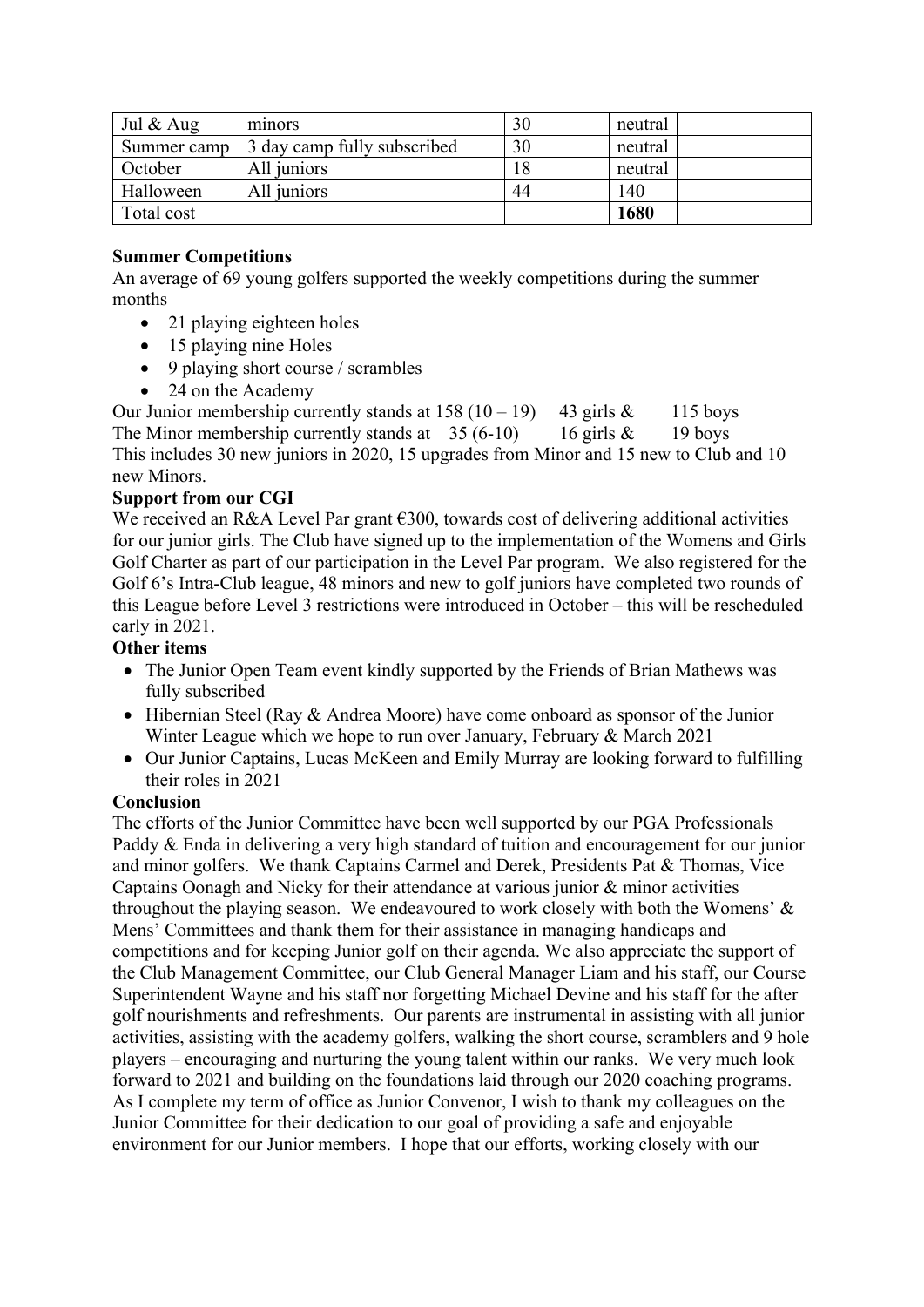Professionals and parents, will enhance the competitiveness of our junior and senior teams in the years to come. **John McCann**

**Junior Convenor**

# **GET INTO GOLF Report**

Despite the interruption of COVID-19, 38 women renewed their membership to Year 2 of the 2019 /2020 GIG program. The scheduled start of activities was deferred to mid-June and continued until 30 September. The program delivered was:

Six x 1 Hour lessons with Paddy & Enda

On course play (in pairs) with a Buddy

Weekly putting and short game practice

There was an excellent attendance at the lessons and we averaged 20 women at the weekly gathering where putting, chipping and pitching was supervised. A few of the GIGs played in the Friday night Social competition and overall, the women enjoyed lots of golf and practice over the summer months.

A sincere thanks to Paddy & Enda for their enthusiasm and expert tuition in getting the women prepared and able for on course play. Thanks also to the 20 dedicated buddies who gave so generously of their time and encouragement in bringing their GIGs out for golf. Play started over three holes from the 150 yard marker and most, if not all have progressed to a full 9 holes from the red tees by the end of September. 5 Handicap Indices have already been allocated and a number of others are in the process of marking cards.

This program has now concluded and 24 membership applications were submitted and elected in early November 2020. The membership offer continues to be available to the remaining 25 women until 31 March 2021. We anticipate a full up-take of the membership offer by that date.

It has been our privilege to have been involved with this wonderful group of new golfers. There are full of fun and enthusiasm and we have no doubt that they will all make a valuable contribution to Co Louth Golf Club in the coming years.

Finally, we wish to acknowledge and thank the Management Committee for their ongoing support of the GIG program and the Ladies Committee who have continued to keep Get into Golf on their Agenda.

## **Jackie Quinn & Christine Carolan**

## **Lady Captain Carmel's Report**

Over the last year we have dealt with fear, lock downs and upheaval with great dedication and commitment and I applaud all members for their patience and dedication to doing the right thing through the year.

It has been my honour to be your Lady Captain this year and I look forward to continuing the role in 2021.

I must acknowledge a number of individuals and groupings that have helped me in my role through the year and again I look forward to their continued help and assistance in the year to come.

To our Lady President, Pat Murray. She has always been available to the members and specially me throughout the year. Thank you, Pat.

Vice-Captain, Oonagh Purfield-Goulding. Your help to me throughout the year has been immense, I sincerely thank you. I am looking forward to working with you in 2021 and I promise my "IT skills" will come on.